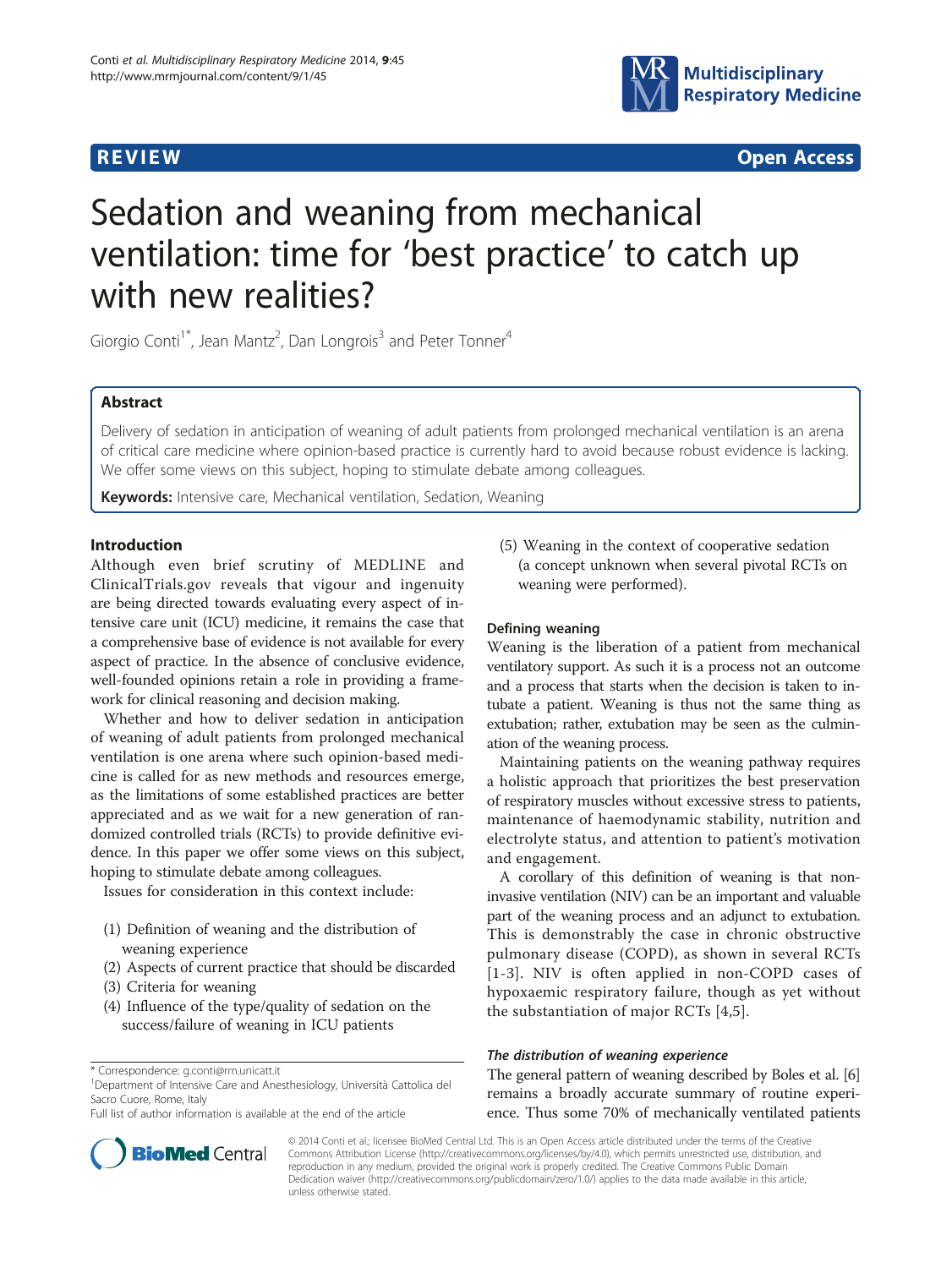are successfully weaned at the first attempt. Of the remaining 30%, about 25% experience 'difficult' weaning (defined as failure the first time but success within 1 week of the first attempt) and 5% experience prolonged weaning (defined as >1 week with repeated attempts).

The confirmation by the Spanish Lung Failure Collaborative Group that ventilator support can be successfully discontinued in two-thirds of ventilated patients after a 2-h spontaneous breathing trial (SBT) is also compatible with this distribution [\[7\]](#page-4-0).

# Aspects of current practice that should be discarded

Three elements of what might be termed the classic weaning schedule are either unnecessary or redundant and should be discarded.

## Predictors of weaning

None of the claimed predictors of weaning, whether used alone or in combination, are reliably predictive of weaning success and no time or effort should be wasted on monitoring them for that purpose. This lack of reliability is evident for unitary criteria such as vital capacity, maximal inspiratory pressure and minute ventilation [[8](#page-4-0)-[10](#page-4-0)] and for the respiratory frequency to tidal volume (f/VT) ratio [\[11\]](#page-4-0), which at one time seemed the most promising practical predictive instrument.

## The spontaneous awakening trial

The adoption by ICUs (certainly in Europe) of awake, cooperative sedation as the standard of care means that the spontaneous awakening trial [\[12](#page-4-0)] is now largely an anachronism, relevant only to those narrow sectors of the ICU population where deep sedation is still needed (e.g. traumatic brain injury [TBI] or acute respiratory distress syndrome [ARDS] patients or those receiving neuromuscular blockers [NMBs]). Outside those areas, few ICU patients are too ill to be awake with sedation provided proper attention is given to their needs for analgesia.

## Early tracheotomy

Given that some 70% of patients can expect to be weaned successfully at the first attempt, there is no argument for a generalized use of early tracheotomy as a prelude or adjunct to weaning [\[13,14](#page-4-0)]. There may be exceptions to that verdict for brain-injured patients or multiple trauma victims.

# Criteria for weaning

The central question in weaning is when to complete the return to unsupported spontaneous breathing. Readiness should be monitored by 'dynamic assessment', anchored by a series of key considerations that emphasize trend and stability, rather than by rigid thresholds.

- 1. Resolution of the underlying cause of acute respiratory failure
- 2. Haemodynamic stability, defined as no need for vasoactive/inotropic drugs
- 3. Adequate neurological status, defined as: Glasgow Coma Scale score  $>8<sup>a</sup>$  or, if sedated, target Richmond Agitation-Sedation Scale score in the range −2 to 0 achieved with minimal sedation
- 4. Preferably absence of fever (defined as temperature  $\langle 38^{\circ} \text{C} \rangle^{\text{b}}$
- 5. Adequate gas exchange, as indicated by a partial pressure of oxygen:fraction of inspired oxygen ratio >200 with a positive end-expiratory pressure of 5 cm $H_2O$
- 6. Partial pressure of carbon dioxide adjusted to bring blood pH into the normal range [\[7\]](#page-4-0).

## Weaning in the context of cooperative sedation

Current guidelines on weaning rest very considerably on the findings of RCTs performed during the last decade of the 20<sup>th</sup> century. One of those studies demonstrated that immediate extubation after a successful SBT accelerates weaning and reduces the duration of mechanical ventilation [\[7](#page-4-0)]. Two other studies showed that the ability to breathe spontaneously can be adequately tested by a trial with either T-tube or pressure support of  $7 \text{ cm}H_2O$ lasting either 30 or 120 min [\[15\]](#page-4-0). Two randomized studies found that synchronized intermittent mandatory ventilation is the worst method of weaning in difficult-to-wean patients [\[7,16](#page-4-0)].

However, all those studies required patients to be sedative-free before weaning was attempted. That was a reasonable stipulation given the nature of the sedatives and the sedation protocols then prevailing. In view of the current widespread emphasis on cooperative sedation - a concept undeveloped at the time of those trials - and the increased availability of sedatives free from adverse effects on respiration, there is an evident need for new studies analysing the effects of these new sedation paradigms on the weaning process.

Until such studies are completed, the evidence base for the optimized management of weaning is incomplete. However, it is possible to propose a framework of guidance for current practice.

- Most patients who require sedation in the context of weaning are likely to be among the 30% or so of patients not weaned successfully at the first attempt. Ongoing sedation in the context of weaning will thus be confined most likely to a minority of patients.
- 'Sedation' should be described and configured as 'analgo-sedation'. This word highlights the primacy of pain relief for the delivery of patient comfort before, during and after weaning.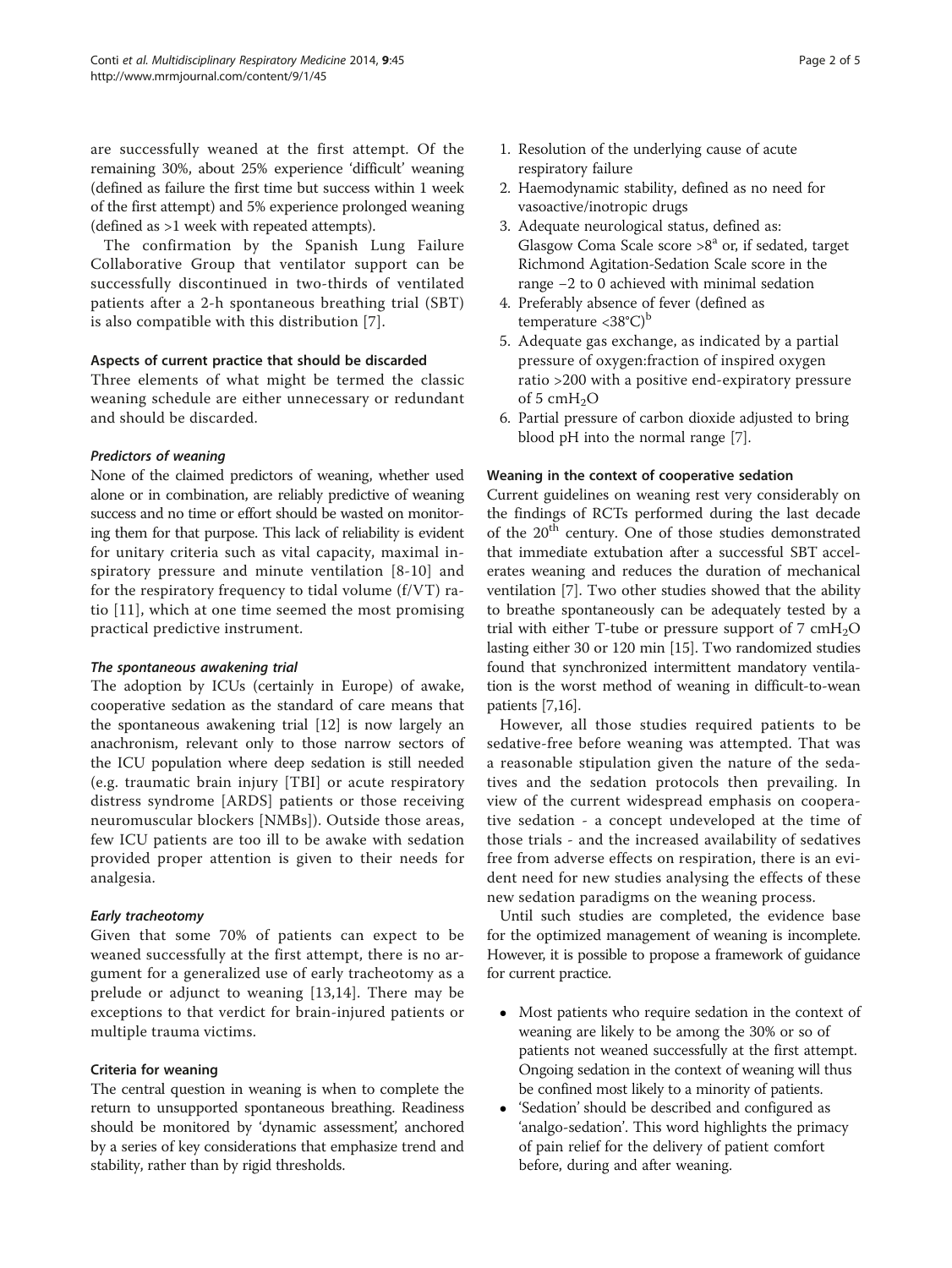- Minimum sedation is the prerequisite for weaning and should be regarded in any case as the default target in the absence of special circumstances such as severe ARDS, TBI or use of NMBs.
- Use of longer-acting sedatives should be avoided. There should be, in particular, a strong presumption against the use of benzodiazepines, which ought now to be regarded as drugs of last resort in most situations. This latter conclusion is aligned with and draws support from the recent retrospective analyses of Fraser et al. [\[17](#page-4-0)].
- Rapid or abrupt termination of an established sedative regimen should be avoided, especially when longer-acting sedatives have been used.
- Step-down sedation, for example substituting propofol for a benzodiazepine, may be needed for patients who have been maintained on longer-acting agents.
- Monitoring of minimally sedated awake, cooperative patients for pain, agitation and delirium (both hyperand hypo-active) should be systematically conducted at least once a day as part of the weaning routine. (This need not take very long.) When detected, the first response must be to correct the primary cause, not to obscure it with sedation. The general principles and practical guidance enumerated by Barr and colleagues [\[18\]](#page-4-0) provide the basis for current best practice in this area, but it should be noted that many of those recommendations are based on limited evidence, especially in the area of ICU delirium.
- Identification and effective treatment of pain is a priority, including pain as the cause of agitation. Delirium (in whatever form) is often associated with pain or agitation and in these cases it will likely respond to measures to relieve pain and agitation. We concur with Barr et al. [\[18](#page-4-0)] in regarding the Confusion Assessment Method for The Intensive Care Unit and the Intensive Care Delirium Screening Checklist as currently the best instruments for identification of delirium, combining practicability with reliability and accuracy (see also Neto et al. [[19\]](#page-4-0)). (It is again important to note that at the time when some major RCTs on weaning were performed, even the concept of 'delirium' was poorly described and not incorporated in the decision analysis.)
- The long-term impact of delirium on the trajectory of an ICU patient remains a matter of debate, but a growing body of evidence supports the assertion that delirium is associated with impaired post-ICU cognitive function [[20](#page-4-0)]. There is more certainty about its adverse impact on the patient's course in the ICU and in particular on the duration of mechanical ventilation. Attention to delirium is thus an essential feature of preparations for weaning, including all aspects of sedation practice. Barr et al. [\[18](#page-4-0)] identify

continuous infusion of dexmedetomidine as the only pharmacological measure likely to reduce the duration of delirium.

- Because many patients who need sedation as an adjunct to weaning will have experienced prolonged or difficult weaning, effects of sedatives on respiratory function are an important consideration.
	- Sedatives that act via  $\gamma$ -aminobutyric acid (GABA)-ergic pathways (e.g., benzodiazepines, opioids and propofol) adversely affect respiratory drive and/or timing. This aspect is very important, as sedation with GABA-ergic and/or morphine-like agents can represent per se a source of patient–ventilator asynchrony, prolonging the need for ventilatory support [\[21](#page-4-0)].
	- Alpha<sub>2</sub>-agonists do not adversely affect respiratory drive and/or timing.

A range of sedative regimens are in use in Europe, reflecting differing circumstances, priorities or perspectives at national or sub-national levels. It is, therefore, infeasible to recommend a single agent or regimen, but for patients undergoing difficult or prolonged weaning there should be a presumption in favour of short-acting sedatives delivered as a continuous infusion. Remifentanil and dexmedetomidine are particularly well suited to that requirement and can be relied on to deliver comfort to patients emerging into spontaneous breathing while also meeting the goal of minimal/awake sedation. Low-dose morphine in the manner advocated by Strøm et al. [[22](#page-4-0)] may also be considered, though there is a widespread assumption (not yet formally tested) that this approach requires a very low (probably 1:1) staff:patient ratio to enable it to be implemented consistently successfully.

Remifentanil should be used as a very low-dose continuous infusion (e.g. 0.05 μg/kg/min) to avoid possible adverse effects on respiration [\[23\]](#page-4-0).

Dexmedetomidine appears to be particularly well suited to the needs of patients receiving NIV as part of a step-down ventilation strategy or for the prevention (but not treatment) of post-extubation weaning failure. One rationale for this application is that NIV enables some patients to be extubated sooner than might be possible if they were being restored directly from mechanically supported to fully unsupported breathing. Patients proceeding to NIV may, therefore, be extubated sooner and/or at a deeper level of sedation than if they were being restored to unsupported breathing. Dexmedetomidine-based sedation during NIV may, therefore, be used as a step-down measure replacing longer-acting sedatives and to prepare the patient for the final phase of weaning by establishing conscious sedation, just as NIV itself is used as a step-down ventilation measure prior to extubation.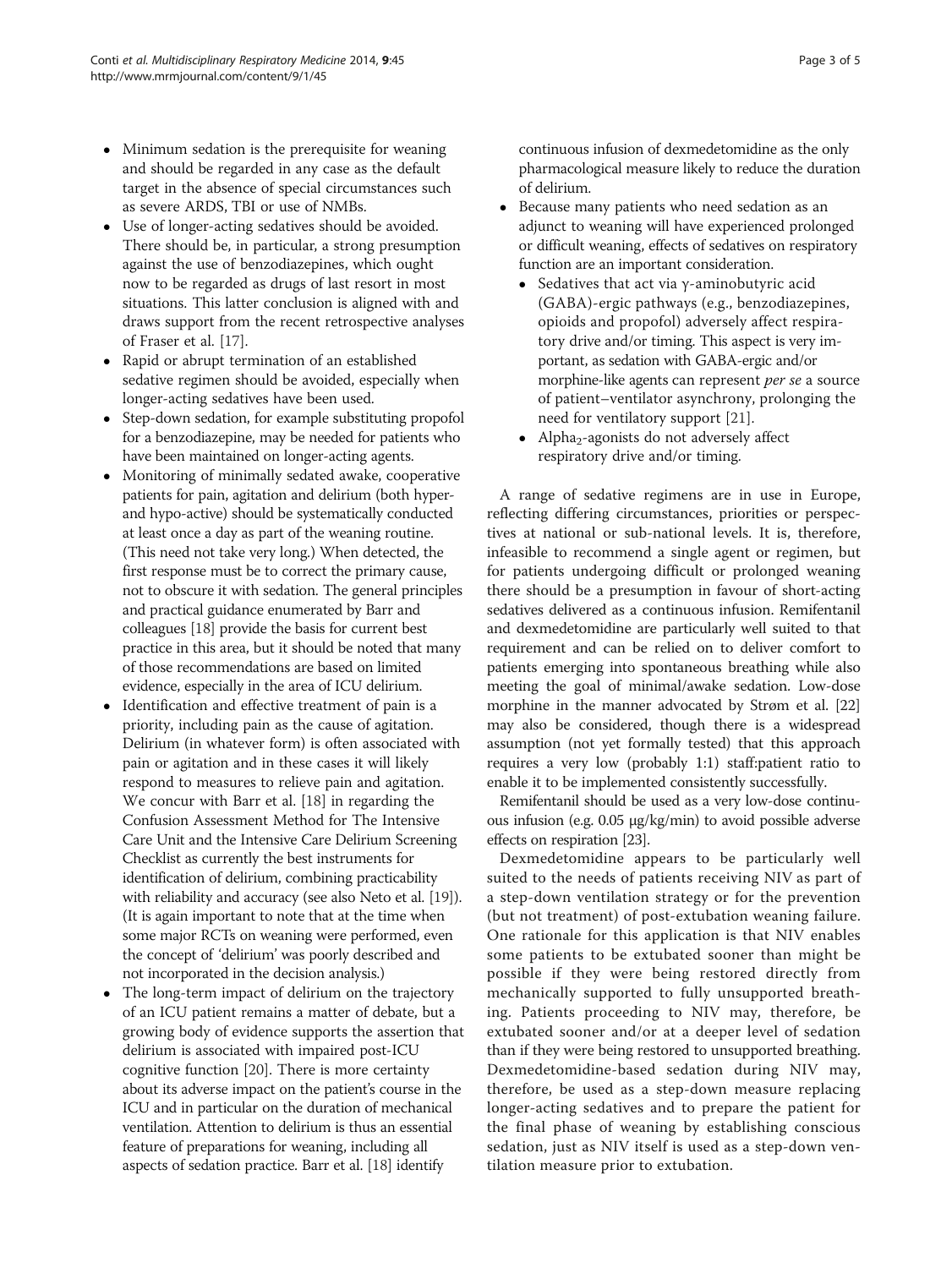<span id="page-3-0"></span>Epstein [\[24](#page-4-0)] and Burns and colleagues [\[25](#page-4-0)] have noted that the evidence from randomized trials of the benefit of NIV as an aid to weaning or to prevent post-extubation failure is substantially limited to acute-on-chronic respiratory failure, most obviously COPD. Whether or not using NIV under present conditions reflects this limitation and whether an emphasis on newer sedatives such as dexmedetomidine might enhance the success of NIV in this context or expand the range of valid clinical situations in which NIV is advantageous are matters deserving of early investigation.

Other situations in which dexmedetomidine is strongly to be favoured include:

- Patients at risk for weaning syndrome and/or delirium, or otherwise vulnerable to mental deterioration for non-organic reasons
- Patients experiencing sleep deprivation. (Dosages may be adjusted throughout the 24-h cycle to help restore a more normal sleep–wake pattern, in the wider context of measures to promote/protect sleep. Though inter alia see Tamrat et al. [\[26](#page-4-0)] for a recent systematic review of non-pharmacological measures to promote sleep. The broad conclusion of that work is that there is a lack of good-quality evidence to guide practice in this arena.)

# Conclusions

The time has probably come to revisit all aspects of weaning and weaning protocols in view of recent transformation in sedative practice for critically ill patients [[18](#page-4-0)]. Considering the interrelation between sedation and weaning it is increasingly difficult to justify persisting with practice based on experience and conclusions derived from sedation studies performed with drugs that possess important pharmacological drawbacks and which increasingly are regarded as seldom appropriate except as agents of last resort in an era when little if any use was made of sedation scales and when the significance (or even existence) of delirium was greatly under-appreciated and formed no part of clinical reasoning or procedure.

It is time that the evidence base for sedation and weaning was enlarged to reflect the new realities already in force in many countries. In the short term there should be a concerted effort to address the many areas of practice where the authors of the pain, agitation, and delirium (PAD) guidelines [[18](#page-4-0)] could find either no evidence better than grade C or no evidence at all. As a longer-term strategy we propose that research should aim to provide evidential support for all recommendations of the 2013 PAD guidelines to at least level 1B.

# Endnotes

<sup>a</sup>Weaning success rates in TBI and neurocritical patients are not always nil. This implies that the minimum level of

consciousness required for successful weaning may be lower than is generally acknowledged; however, these data do not justify accepting worse than the best achievable level of awareness in non-TBI patients. <sup>b</sup>Temperature >38°C is not an absolute barrier if the fever is of non-infectious origin. In such cases, the delay implied in waiting several days for temperature to fall below 38°C may itself be an outcome worth trying to avoid.

## Competing interests

GC reports honoraria for lectures from Orion Pharma (Italy), Covidien and Sylcomed. The Catholic University of Rome has received an institutional research grant from Orion Pharma.

JM reports honoraria from Orion Pharma as a guest lecturer at international symposia in intensive care.

DL reports honoraria from Orion Pharma for guest lectures at international symposia in anaesthesia and intensive care, and editorship of intensetimes, an electronic journal supported by Orion Pharma.

PT reports honoraria for lectures at national and international symposia from Orion Pharma, Abbvie, Baxter, Bard, B. Braun and Ratiopharm.

## Authors' contributions

All authors contributed directly to the discussions that gave rise to this article. All authors read and approved the final manuscript.

### Acknowledgements

The authors thank Riku Aantaa (Turku, Finland), Alexander Scott (Leeds, UK), Dorte Bulow Keld (Aarhus, Denmark), Alberto Sandiumenge (Tarragona, Spain), Ilona Bubek (Budapest, Hungary) and Per-Olof Joachimson (Uppsala, Sweden) for their contributions to the roundtable debate that provided the intellectual framework of this article. The roundtable was made possible through the financial support of Orion Pharma, Espoo, Finland.

Preparation of this manuscript was assisted by Hughes associates, Oxford, UK, on behalf of Orion Pharma.

### Author details

<sup>1</sup>Department of Intensive Care and Anesthesiology, Università Cattolica del Sacro Cuore, Rome, Italy. <sup>2</sup>Anesthesiology Department, Beaujon Hospital AP-HP, Université Paris-Diderot, Paris, France. <sup>3</sup>Département d'Anesthésie Réanimation Chirurgicale, Hôpital Bichat-Claude Bernard, Université Paris-Diderot, Hôpitaux Universitaires Paris Nord Val de Seine, Paris, France. 4 Department of Anesthesiology and Intensive Care Medicine, Emergency Medicine Hospital Links der Weser GmbH, Bremen, Germany.

## Received: 10 May 2014 Accepted: 30 July 2014 Published: 29 August 2014

### References

- 1. Nava S, Ambrosino N, Clini E, Prato M, Orlando G, Vitacca M, Brigada P, Fracchia C, Rubini F: Noninvasive mechanical ventilation in the weaning of patients with respiratory failure due to chronic obstructive pulmonary disease. A randomized, controlled trial. Ann Intern Med 1998, 128:721–728.
- 2. Girault C, Daudenthun I, Chevron V, Tamion F, Leroy J, Bonmarchand G: Noninvasive ventilation as a systematic extubation and weaning technique in acute-on-chronic respiratory failure: a prospective, randomized controlled study. Am J Respir Crit Care Med 1999, 160:86-92.
- 3. Ferrer M, Esquinas A, Arancibia F, Bauer TT, Gonzalez G, Carrillo A, Rodriguez-Roisin R, Torres A: Noninvasive ventilation during persistent weaning failure: a randomized controlled trial. Am J Respir Crit Care Med 2003, 168:70–76.
- 4. Vaschetto R, Turucz E, Dellapiazza F, Guido S, Colombo D, Cammarota G, Della Corte F, Antonelli M, Navalesi P: Noninvasive ventilation after early extubation in patients recovering from hypoxemic acute respiratory failure: a single-centre feasibility study. Intensive Care Med 2012, 38:1599-1606.
- 5. Burns KEA, Meade MO, Premji AC, Adhikari NKJ: Noninvasive ventilation as a weaning strategy for mechanical ventilation in adults with respiratory failure: a Cochrane systematic review. CMAJ 2014, 186:E112–E122.